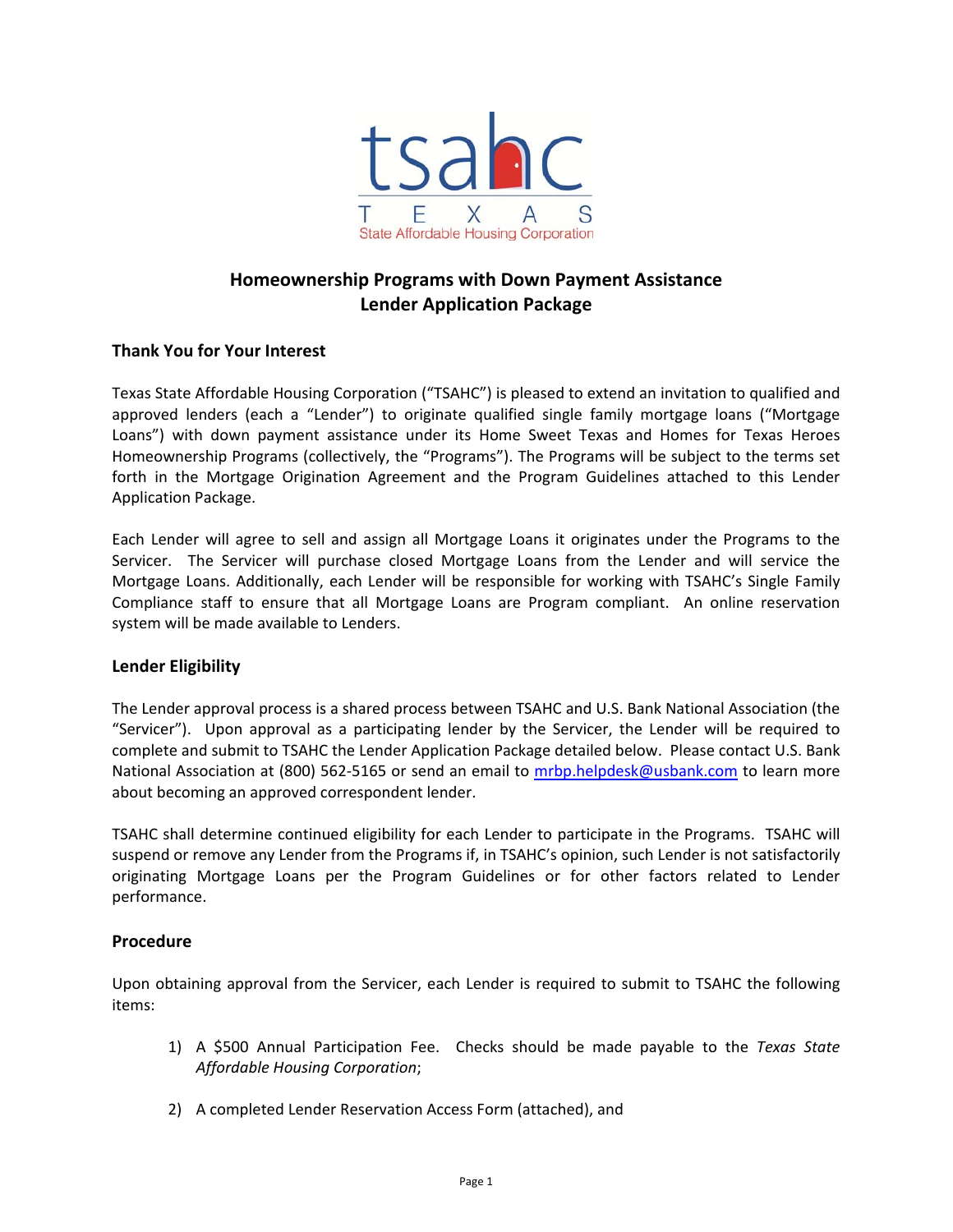3) Three (3) signed originals of the Mortgage Origination Agreement (signature pages only).

Please use the fillable forms provided electronically under the "For Lenders" section of the TSAHC website at www.tsahc.org to complete the Lender Application Package. Then mail the required fee, the Lender Reservation Access Form, and three signed originals of the executed Mortgage Origination Agreement directly to:

> Texas State Affordable Housing Corporation Attn: Paige Omohundro 2200 East Martin Luther King Jr. Blvd. Austin, Texas 78702

#### **Upon Approval**

Once all documentation has been submitted and reviewed, TSAHC will notify the Lender if approved to participate in the Programs. At that time that training and loan reservation information will be provided.

We thank you for your interest in becoming a Lender in the Programs and look forward to working with you. Should you have any questions or need additional information regarding the approval process, please contact Paige Omohundro at (512) 477‐3561 or pomohundro@tsahc.org.

For additional information on TSAHC's programs and services, please visit www.tsahc.org.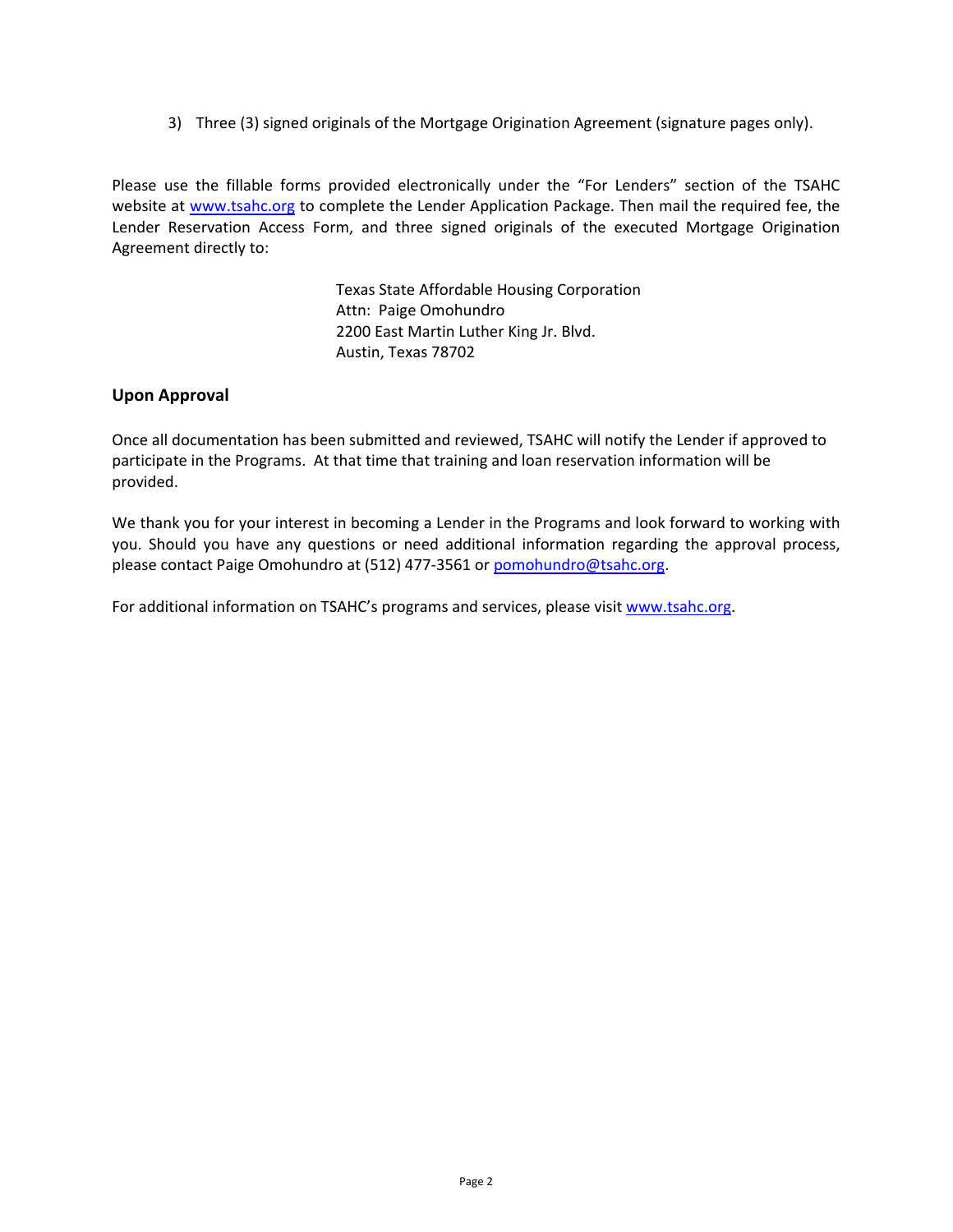

## **Lender Reservation Access Form**

Each Lender is required to designate a "corporate office" (and a "main branch" if different from the corporate office) and a contact person at that corporate office or branch who will be responsible for granting and setting up access to TSAHC's online loan reservation and compliance system for their loan officers, as well as all correspondence. Representatives from each branch are encouraged to complete TSAHC's Reservation and Compliance training before submitting Mortgage Loan reservations. If additional space is needed to list other branches, please use extra copies of this form.

| <b>Corporate Office:</b>                                                                    |                                                    |  |
|---------------------------------------------------------------------------------------------|----------------------------------------------------|--|
| <b>Company Name</b>                                                                         |                                                    |  |
| Address:                                                                                    |                                                    |  |
| City, State & Zip:                                                                          |                                                    |  |
| Phone:                                                                                      |                                                    |  |
| Fax:                                                                                        |                                                    |  |
| <b>Contact Name:</b>                                                                        |                                                    |  |
| <b>Contact Email:</b>                                                                       |                                                    |  |
|                                                                                             |                                                    |  |
|                                                                                             | Main Branch: (If different from Corporate Office.) |  |
| <b>Company Name</b>                                                                         |                                                    |  |
| Address:                                                                                    |                                                    |  |
| City, State & Zip:                                                                          |                                                    |  |
| Phone:                                                                                      |                                                    |  |
| Fax:                                                                                        |                                                    |  |
| <b>Contact Name:</b>                                                                        |                                                    |  |
| <b>Contact Email:</b>                                                                       |                                                    |  |
|                                                                                             |                                                    |  |
| Branch 1: (If there are more than two branches, please use additional copies of this form.) |                                                    |  |
| Address:                                                                                    |                                                    |  |
| City, State & Zip:                                                                          |                                                    |  |
| Phone:                                                                                      |                                                    |  |
| <b>Contact Name:</b>                                                                        |                                                    |  |
| <b>Contact Email:</b>                                                                       |                                                    |  |
|                                                                                             |                                                    |  |
| <b>Branch 2:</b>                                                                            |                                                    |  |

| Branch 2:            |  |
|----------------------|--|
| Address:             |  |
| City, State & Zip:   |  |
| Phone:               |  |
| <b>Contact Name:</b> |  |
| Contact Email:       |  |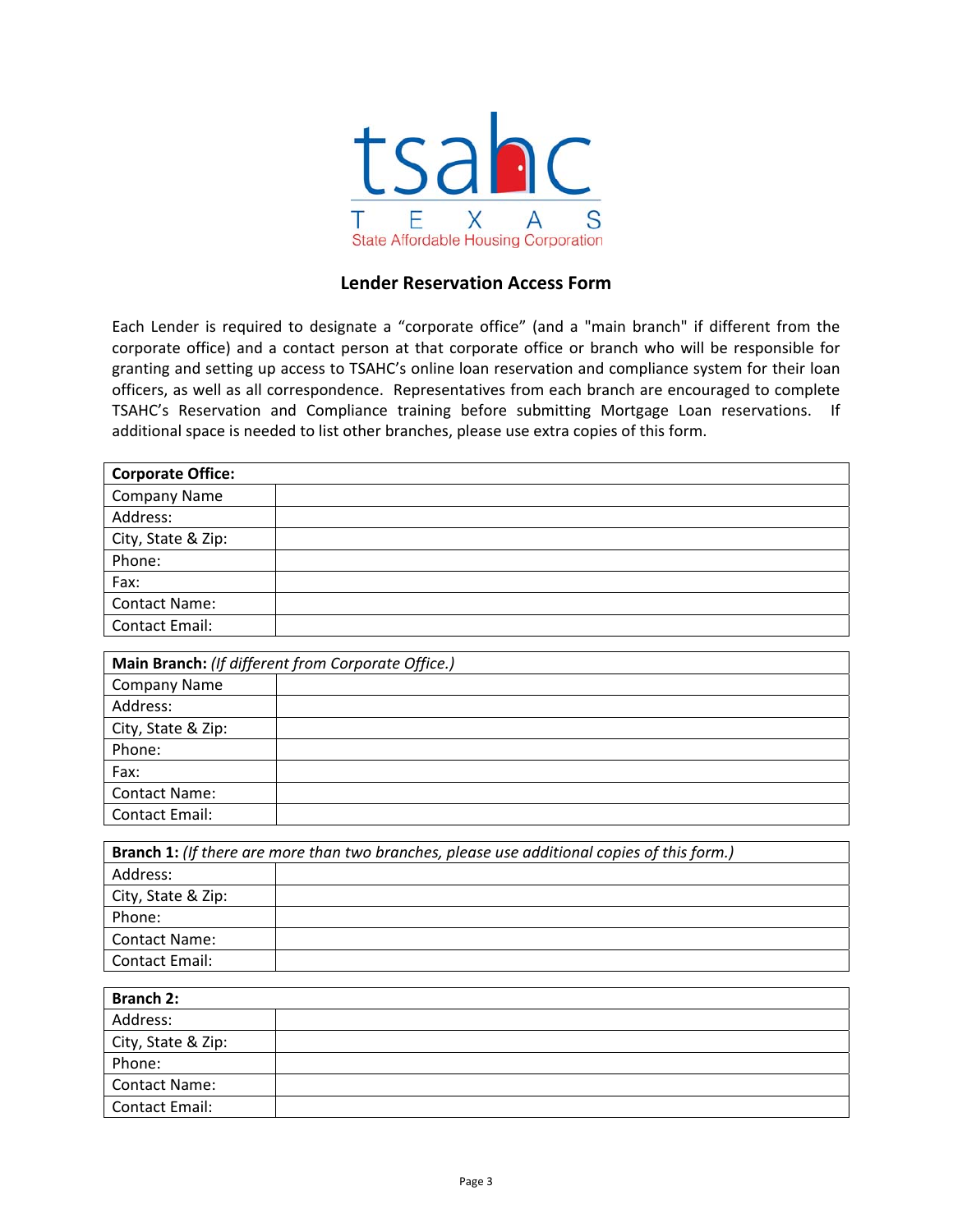

#### **HOMEOWNERSHIP PROGRAMS WITH DOWN PAYMENT ASSISTANCE**

### **MORTGAGE ORIGINATION AGREEMENT**

This Mortgage Origination Agreement (this "Agreement") is entered into, as of the date set forth below, by and between the Texas State Affordable Housing Corporation ("TSAHC" or the "Corporation") and the lending institution executing this Agreement (a "Lender") in connection with the origination of qualified first‐lien mortgage loans and the funding of down payment and closing cost assistance under TSAHC's Home Sweet Texas and Homes for Texas Heroes Home Loan Programs (each a "Program" and collectively the "Programs"). Capitalized terms used herein and not otherwise defined have the meanings set forth in the Program Guidelines.

WHEREAS, TSAHC has been duly created and organized pursuant to and in accordance with the provisions of the Texas Non‐Profit Corporation Act, Article 1396‐1.01 et seq. Vernon's Annotated Texas Civil Statutes, as amended and under the authority of Subchapter Y of Chapter 2306, Texas Government Code, as amended (the "Act"), TSAHC is authorized to establish a program to provide eligible mortgagors with low-interest home mortgage loans;

WHEREAS, TSAHC expects to make funds available to finance certain qualified mortgage loans within the State of Texas through the acquisition and sale of fully modified mortgage backed securities issued on behalf of and guaranteed as to timely payment of principal and interest by the Government National Mortgage Association ("GNMA" or "Ginnie Mae"); and

WHEREAS, the Lender wishes to participate in the Programs and has agreed to make Mortgage Loans to Eligible Borrowers in accordance with this Agreement and the Program Guidelines for TSAHC Homeownership Programs (the "Program Guidelines"); and

NOW, THEREFORE, in consideration of the promises set forth herein, the parties mutually agree as follows:

*Section 1. The Programs and the Program Guidelines.*  The Lender hereby acknowledges its receipt of the Program Guidelines, and the Lender hereby covenants and agrees to originate Mortgage Loans in accordance with this Agreement, the Program Guidelines, the Participating Lender Agreement (between the Lender and the Servicer) and any other applicable Program Document. Failure by the Lender to perform its obligations under this Agreement may result in a suspension of its participation in a Program or Programs even if the Lender remains in good standing with the Servicer.

*Section 2*. *Servicer.* The servicer for the Programs (the "Servicer") shall be U.S. Bank National Association. All Lenders must be approved by and remain in good standing with the Servicer, or any other successor or additional Servicer designated by TSAHC. The Servicer will purchase the Mortgage Loans and will service all Mortgage Loans. Each Lender will originate Mortgage Loans in accordance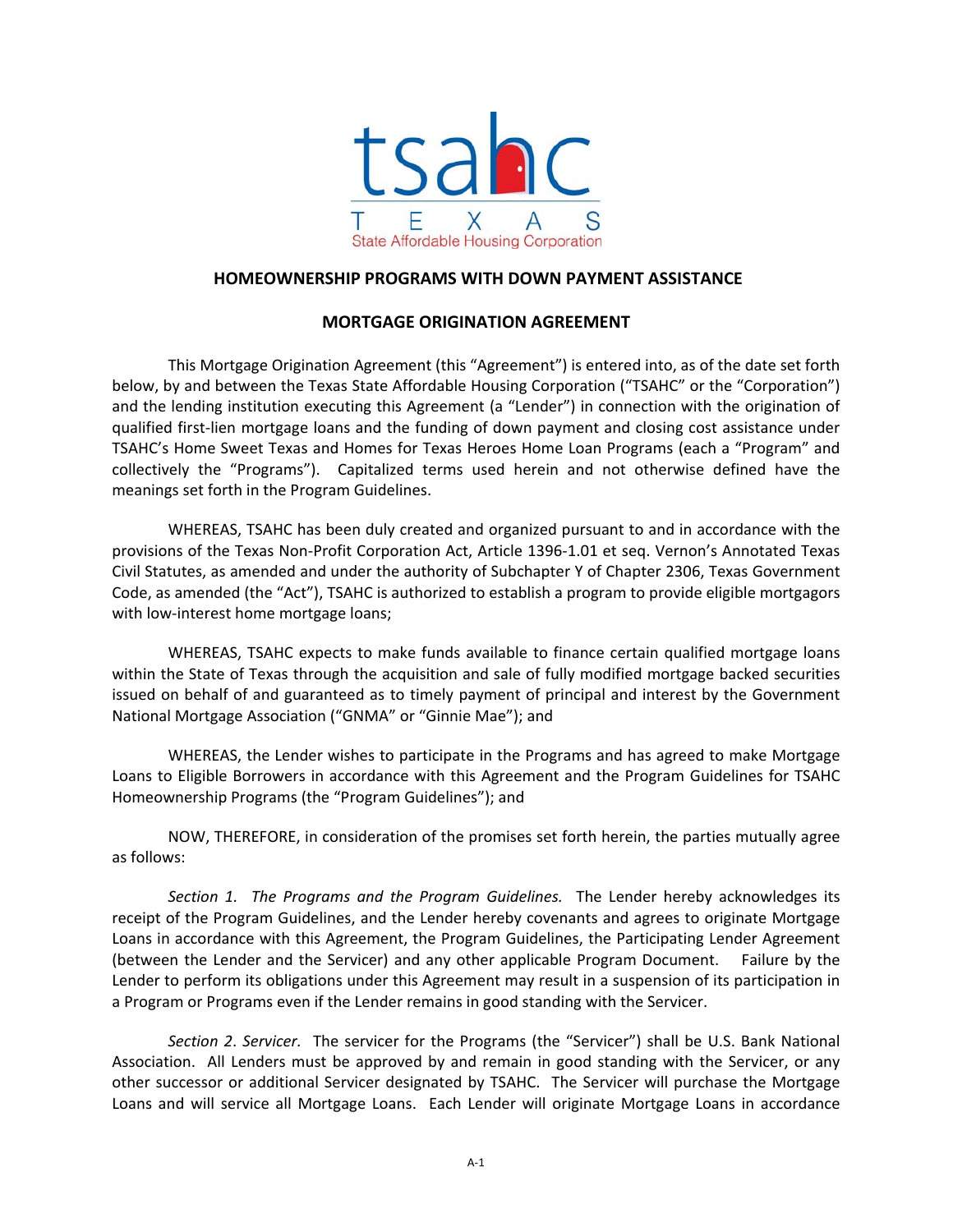with the this Agreement and the Participating Lender Agreement and all other Program Documents. The Lender will execute a Participating Lender Agreement directly with the Servicer to confirm origination, delivery and purchase terms and conditions specifically for Mortgage Loans under the Programs. Mortgage Loan purchases shall be made following receipt and review of Mortgage Loan closing documents, including evidence of compliance with the Program Guidelines, applicable Mortgage Loan underwriting requirements, FHA, VA and USDA-RHS requirements, and federal and state regulations.

*Section 3. Representations, Warranties and Covenants of TSAHC*. TSAHC represents and warrants that:

(a) TSAHC is a non‐profit corporation, duly organized and validly existing under the Act and the laws of the State. TSAHC has full power and authority to consummate all transactions, execute all documents, and issue all instruments contemplated by this Agreement.

(b) TSAHC has found and determined that the origination of Mortgage Loans by the Lender to finance the purchase of Residences by Eligible Borrowers, the purchase of Mortgage Loans by the Servicer and the pooling and sale of the GNMA Certificates under the terms of this Agreement, the other Program Documents and the servicing agreement between TSAHC and the Servicer, will further and fulfill the public purposes of the Act.

(c) The execution and delivery of this Agreement by TSAHC and the performance of and compliance with the terms thereof by TSAHC will not, to its knowledge, violate any applicable laws in any respect that could have any material adverse effect whatsoever upon the validity, performance, or enforceability of any of the terms of this Agreement.

(d) This Agreement constitutes a valid and binding obligation of TSAHC, enforceable in accordance with its terms, except as the enforcement thereof may be limited by applicable bankruptcy, insolvency, moratorium, reorganization and other similar laws affecting creditors' rights generally and general principles of equity and by principles of sovereign immunity.

(e) In exercising the powers granted to it under the Act, TSAHC shall not actively compete with private lenders and shall not originate or make a Mortgage Loan that would be made under the same circumstances by a private lender on substantially the same or better terms within the submarket in which the Mortgage Loan is proposed to be made.

*Section 4. Representations, Warranties, and Covenants of the Lender*. The Lender represents and warrants to, and covenants with, TSAHC that:

(a) The Lender will duly execute this Agreement, the Participating Lender Agreement and any other applicable Program Document prior to participation in the Programs.

(b) The Lender is duly organized, validly existing, and in good standing under the laws governing its creation and existence, is duly authorized and qualified to do in the State any and all business contemplated by this Agreement and possesses all requisite authority, power, licenses, permits and franchises to conduct its business and to execute, deliver and comply with its obligations under the terms of this Agreement, the execution, delivery, and performance of which have been duly authorized by all necessary action.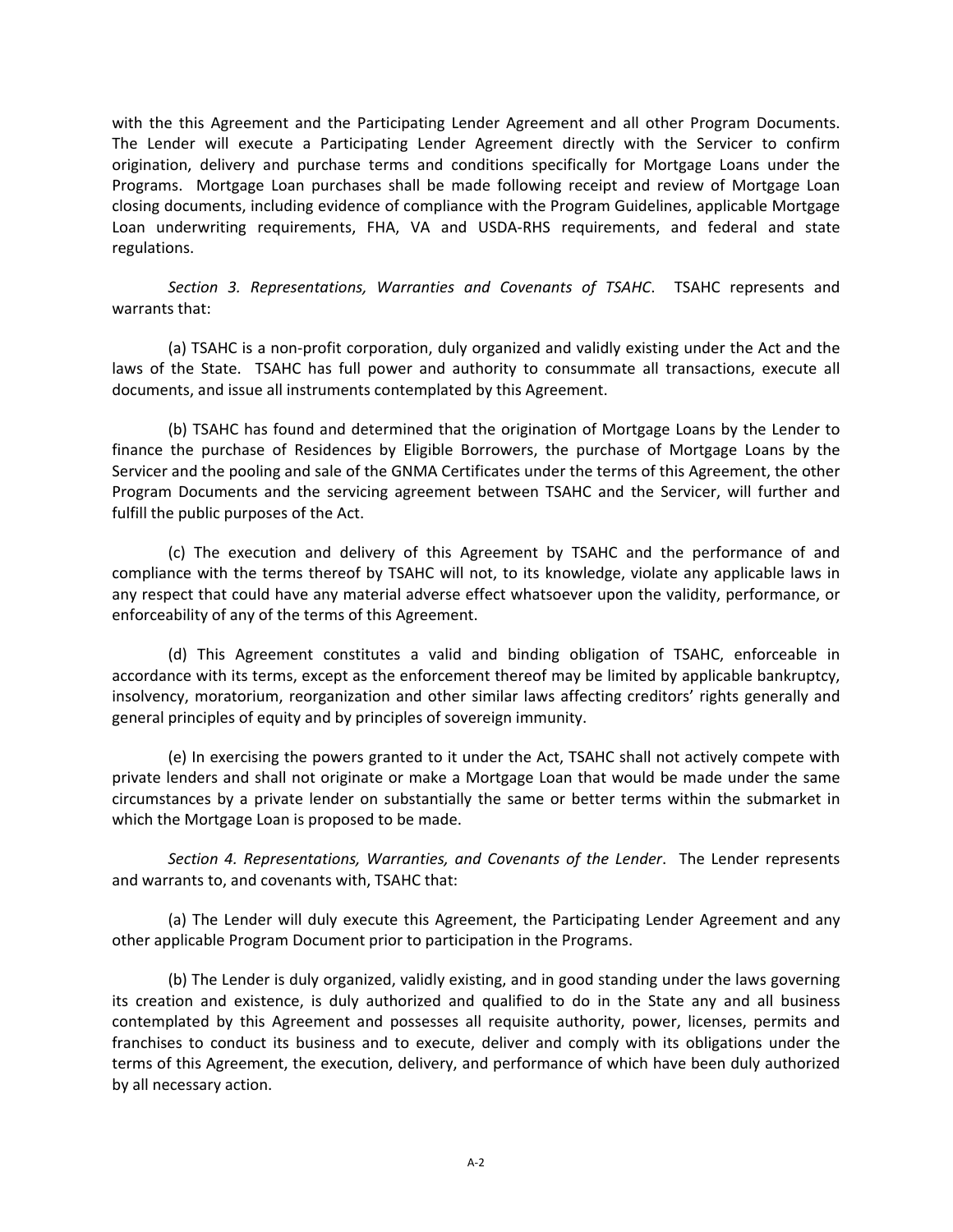(c) The Lender is a bank, trust company, savings bank, national banking association, savings and loan association, building and loan association, mortgage banker, mortgage company, credit union, life insurance company, or other financial institution that actively provides service or otherwise aids in the financing of mortgages on single family residential housing located within the State, or is a holding company of any of the foregoing.

(d) The Lender shall comply, as to each FHA Mortgage Loan, with the National Housing Act, as amended and supplemented, all rules and regulations issued thereunder, and all administrative publications published pursuant thereto.

(e) The Lender shall comply, as to each VA Mortgage Loan, with the Servicemen's Readjustment Act of 1944, as amended and supplemented, all rules and regulations issued thereunder relating to VA‐guaranteed home mortgage loans, and all administrative publications.

(f) The Lender shall comply, as to each USDA‐RHS Mortgage Loan, with the Cranston‐Gonzales National Affordable Housing Act of 1990, as amended, all rules and regulations issued thereunder relating to USDA‐RHS‐guaranteed home mortgage loans, and all administrative publications published pursuant thereto.

(g) The Lender shall comply with the non‐discrimination provisions of the Civil Rights Act of 1965 (78 Stat. 252), the regulations issued pursuant to such Act, and Executive Order 11246, Equal Employment Opportunity, dated September 24, 1965, in connection with the origination of Mortgage Loans under the Programs.

(h) The Lender shall not engage in any predatory or deceptive lending practices in connection with a Mortgage Loan application, including but not limited to, the extension of credit without regard for a Mortgagor's ability to repay the related Mortgage Loan, and/or the extension of credit which has no apparent benefit to the Mortgagor. Each Mortgage Loan application shall be in compliance with anti‐ predatory lending eligibility requirements as required by the Program Documents and any applicable federal, state and local laws, rules and regulations.

(i) No information, certificate, statement, report or affidavit submitted by the Lender to TSAHC pursuant to this Agreement or submitted to the Servicer under the Participating Lender Agreement will, to the knowledge of the Lender, contain any untrue statement of a material fact or omit to state a material fact necessary to make the information, certificate, statement, report or affidavit not misleading,

(j) Each Mortgage Loan will be of acceptable quality and is eligible for sale to FHA, VA, USDA‐RHS or GNMA whose Mortgage Loan eligibility specifications are outlined in the Program Guidelines or the applicable agency or investor guidelines and whose decision regarding acceptable quality and eligibility is determinative.

(k) The Lender shall only originate Mortgage Loans that fully comply with the Program Documents.

(l) The Lender shall fulfill all repurchase requirements and make‐whole requirements set forth in the Participating Lender Agreement, this Agreement and any other Program Document.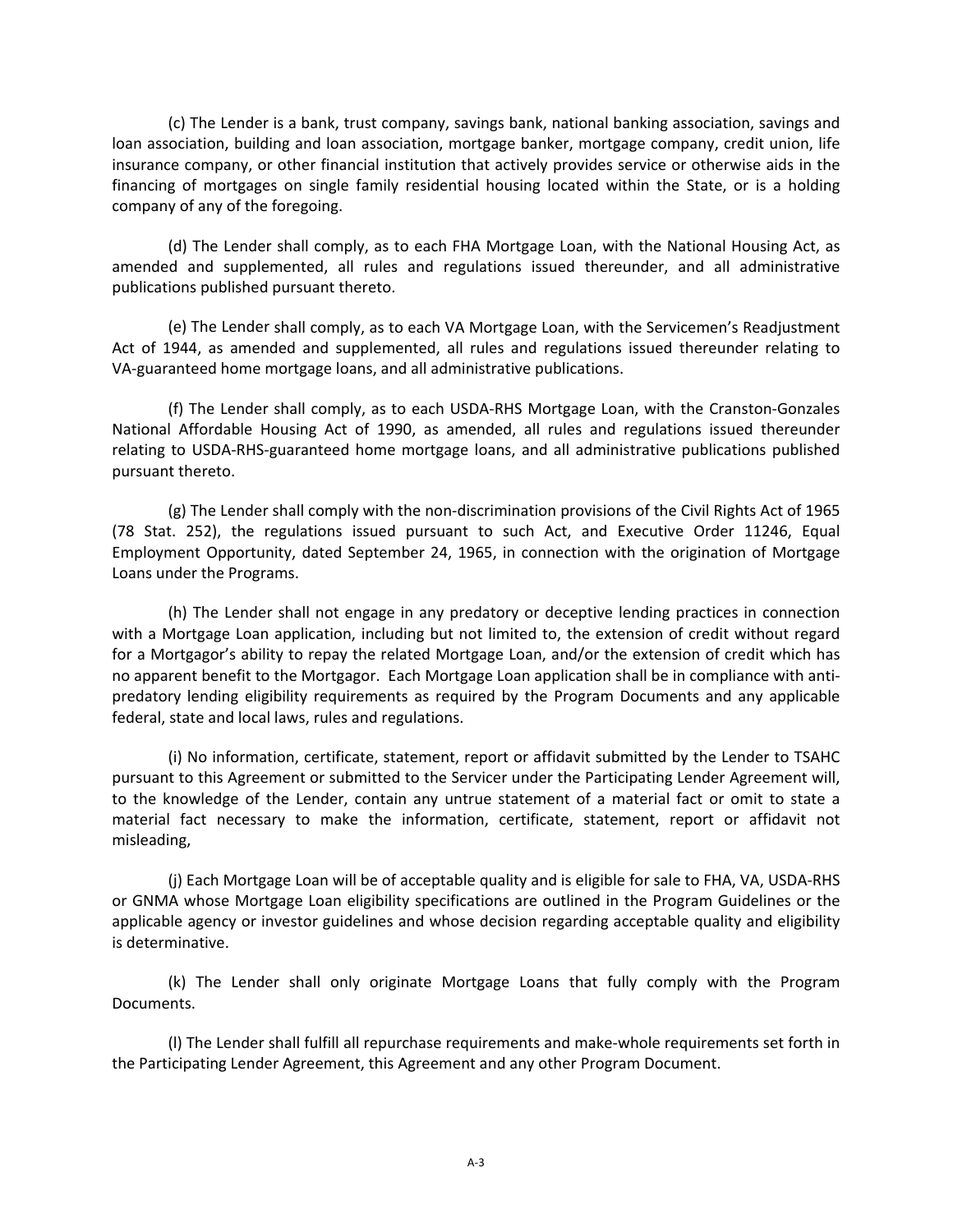(m) Neither the execution and delivery of this Agreement or any other Program Document by the Lender nor the performance and compliance with the terms of other Program Document by the Lender will (i) violate the instruments creating the Lender or governing its operations, (ii) violate any laws that could have any material adverse effect whatsoever upon the validity, performance, or enforceability of any of the terms of this Agreement applicable to the Lender, or (iii) constitute a material default (or an event that, with notice or lapse of time or both, would constitute a material default) under, or result in the breach of, any material contract, agreement, or other instrument to which the Lender is a party or that may be applicable to the Lender or any of its assets.

(n) The execution and delivery of this Agreement and any other Program Document by the Lender in the manner contemplated herein and the performance and compliance with the terms hereof by it do not require the consent or approval of any governmental authority or, if such consent or approval is required, it has been obtained.

(o) This Agreement and each other Program Document constitutes a valid, legal, and binding obligation of the Lender, enforceable in accordance with its terms, except as the enforcement thereof may be limited by applicable bankruptcy, insolvency, moratorium, reorganization and other similar laws affecting creditors' rights generally and general principles of equity.

(p) The Lender agrees that, so long as it shall continue to serve in the capacity of Lender, it shall remain in good standing under the laws governing its creation and existence and qualified under the laws of the State to do business in the State, it shall not dissolve or otherwise dispose of all or substantially all of its assets, and it shall not voluntarily consolidate with or merge into any other entity or permit one or more other entities to consolidate with or merge into it; *provided, however,* that the Lender may, without violating the covenant contained in this subsection, consolidate with or merge into another entity, or permit one or more entities to consolidate or merge into it, or sell or otherwise transfer to another such entity all or substantially all of its assets as an entirety and thereafter dissolve, if the surviving, resulting, or transferee entity, as the case may be, shall have a net worth equal to or greater than the net worth of the Lender immediately preceding any such merger, consolidation, or sale of assets, shall be qualified under the laws of the State to do business in the State, shall be qualified under all laws and have all necessary approvals required of the Lender to perform the Lender's duties under this Agreement, and shall demonstrate, to the reasonable satisfaction of TSAHC, its ability to perform the duties of Lender as specified in this Agreement, and shall assume in writing all of the obligations of the Lender under this Agreement. In such event TSAHC shall release the Lender in writing, concurrently with and contingent upon such assumption, from all obligations so assumed.

(q) No information, certificate, written statement, or report required hereunder or any other Program Document, delivered to TSAHC or the Servicer shall contain any untrue statement of a material fact or omit to state a material fact necessary to make the information, certificate, statement, or report not misleading.

(r) The compliance review and/or approval of a Mortgage Loan by TSAHC shall not relieve the Lender of any responsibility or liability for the performance or non‐performance of any obligation under this Agreement, the Participating Lender Agreement or any other Program Document.

(s) From time to time the Lender shall report, as more fully set forth in this Agreement, information relating to the Mortgage Loans to TSAHC and the Servicer, and shall do every act and thing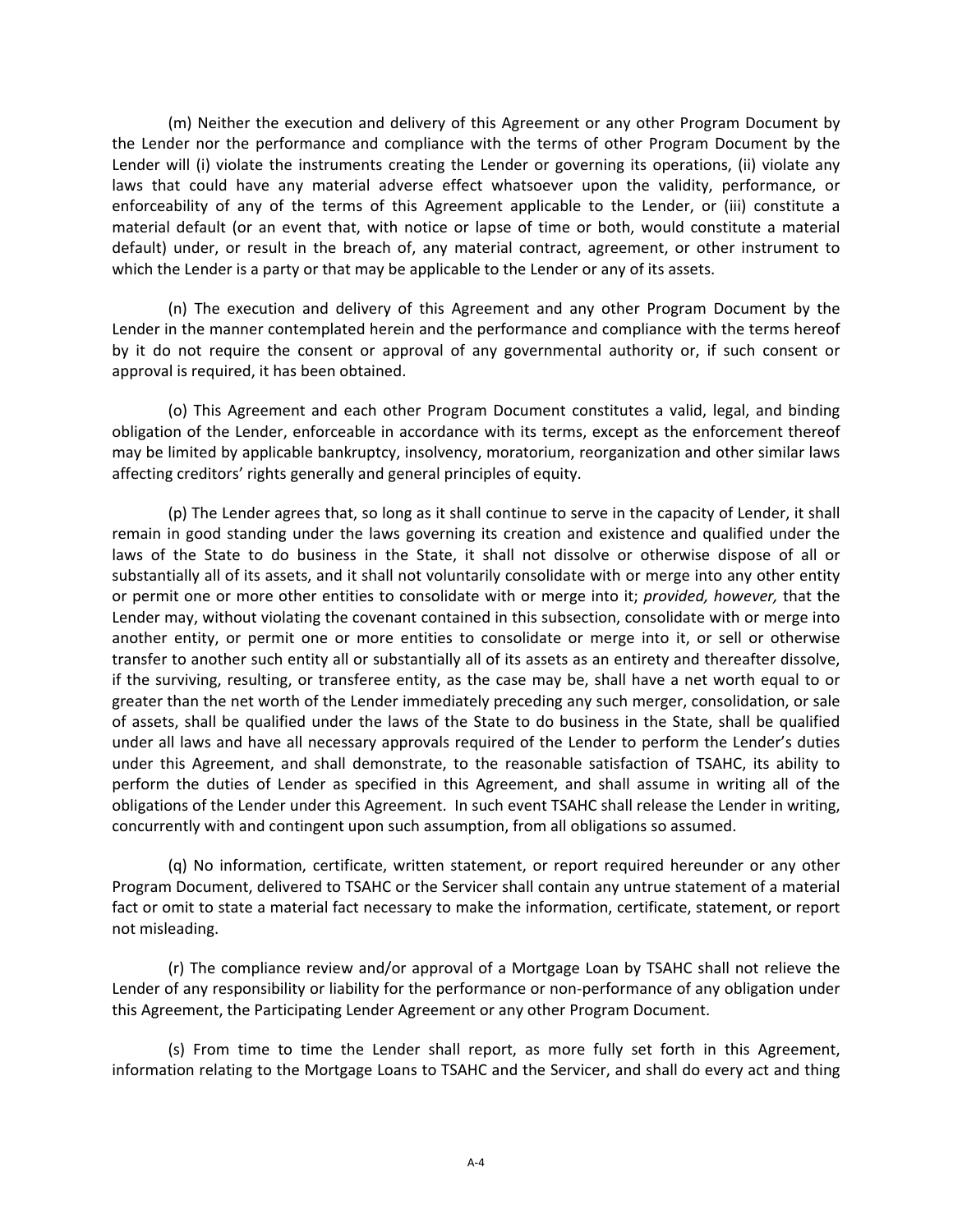that may be necessary or required to perform its duties under this Agreement and all other Program Documents.

(t) The Lender shall indemnify and hold harmless TSAHC and its officers, governing board, and employees against all liability incurred by TSAHC for any and all claims, causes of action, costs, and expenses (including attorneys' fees), judgments, fines, and penalties that may be related to or arise out of any violation of law or breach of this Agreement resulting from an act or omission of the Lender hereunder.

*Section 5. Representations, Warranties, and Covenants of Lender Relating to Compliance with Program Requirements*. (a) The Lender understands that the applicable Program requirements must be met with respect to each Mortgage Loan, and the Lender agrees to take all actions reasonably necessary to ensure compliance with such requirements, including the following:

(i) that each Residence financed with a Mortgage Loan under a Program shall be located within the State of Texas and shall be made to an Eligible Borrower;

(ii) that each Residence financed with a Mortgage Loan under a Program shall be a Residence that, at the time of execution of the Mortgage, can reasonably be expected to become the Principal Residence of the Mortgagor within a reasonable period of time (not to exceed 60 days after the Closing Date of the Mortgage Loan);

(iii) that each Residence financed with a Mortgage Loan under a Program shall have a Purchase Price not in excess of the applicable Maximum Purchase Price;

(iv) that all Mortgage Loans must be provided to Mortgagors whose Family Income does not exceed the applicable Maximum Family Income;

(v) that, in the event of an assumption of any Mortgage Loan made under the Program, the requirements of subparagraphs (i) through (iii), inclusive, and subparagraphs (iv) and (vi) shall be met with respect to such assumption at the time of such assumption; and

(vi) that no Mortgage Loans shall be made with respect to a two (2) to four (4) family Residence unless one unit of the Residence is the Principal Residence of the Mortgagor.

(b) The Lender hereby covenants and agrees to establish and follow reasonable procedures as set forth in the Program Documents to ensure compliance with the foregoing requirements.

(c) The Lender agrees that to the extent (i) there are changes to State law which requires changes to any Program requirements, or (ii) Mortgage Loans are financed in whole or part from the proceeds of qualified mortgage bonds under Section 143 of the Internal Revenue Code of 1986, as amended, the Lender will enter into amendments to this Agreement and any other that incorporates such amendments into this Agreement.

#### *Section 6. Program Participation.*

(a) *Participation Generally*. The Lender will submit all items required by TSAHC and the Servicer to participate in the Programs, and will use its best efforts to originate Mortgage Loans, and sell such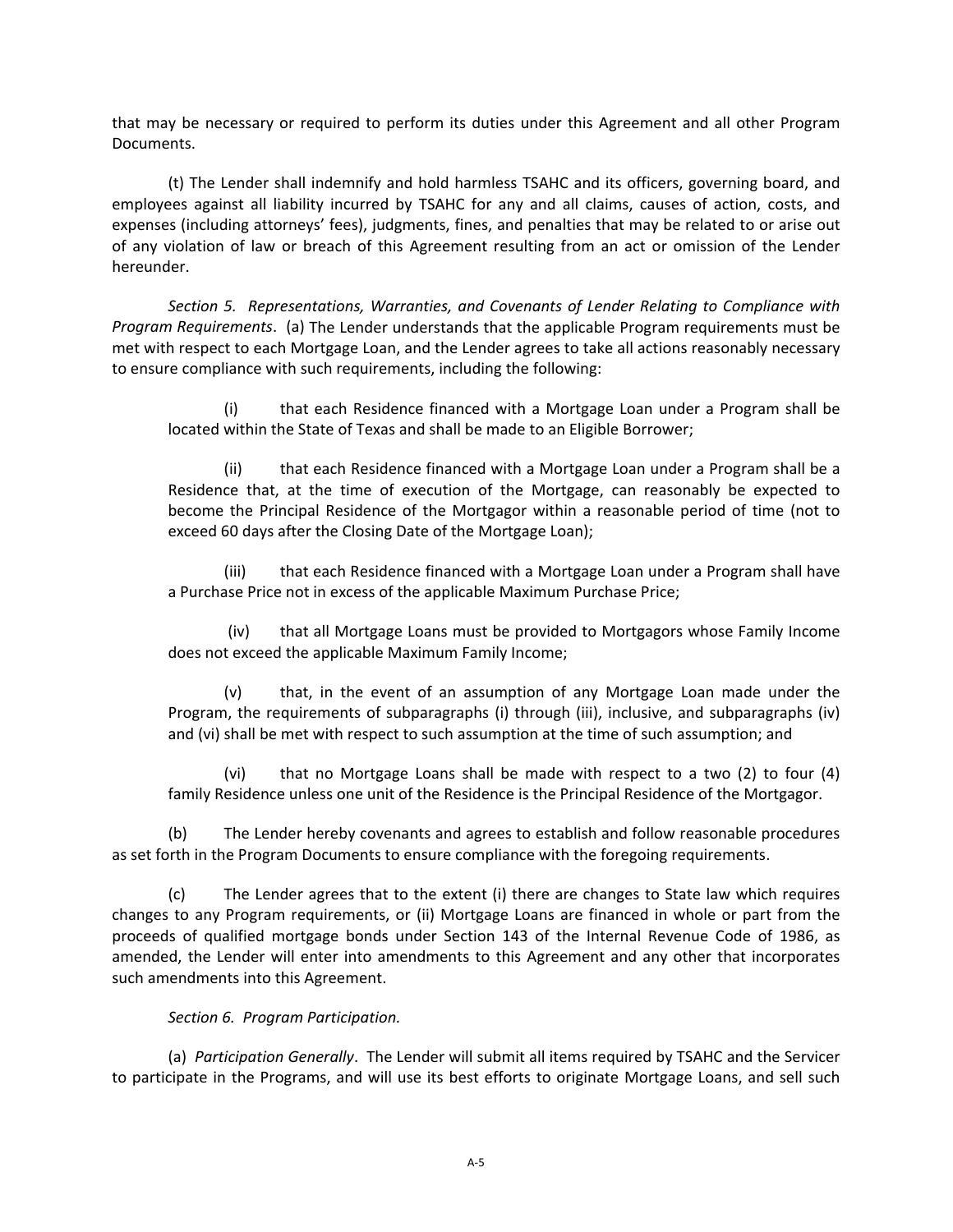Mortgage Loans to the Servicer, in accordance with the requirements of the applicable Program(s) and the Program Documents.

(b) *Funding Availability*. There will be no general limitation on funding availability for the Programs. All available funding for the Programs will be made available to the Lender on a first-come, first-served basis. TSAHC and/or the Servicer may add new Lenders to the Programs.

(c) *Limitation on Permitted Types of Mortgage Loans*. Initially, only Mortgage Loans that are FHA Mortgage Loans, VA Mortgage Loans or USDA‐RHS Mortgage Loans may be originated under this Agreement. However, the Lender agrees at TSAHC's written request to consent to any amendments to the Program Documents necessary to include in the Programs Conventional Mortgage Loans and/or mortgage‐backed securities issued by Fannie Mae and/or Freddie Mac.

(d) *Timelines for Delivery and Purchase of Mortgage Loans and Compliance Review*. (i) The Lender must have a fully executed sales contract for a Residence before a Mortgage Loan reservation may be submitted to TSAHC.

(ii) Each Mortgage Loan must be certified by an underwriter ("underwriter certified") within the period specified in the Program Guidelines (initially fifteen (15) days of Mortgage Loan reservation).

(iii) Each Mortgage Loan must be closed, funded and delivered to the Servicer within the period specified in the Program Guidelines (initially, Mortgage Loans must be delivered to the Servicer within forth‐five (45) calendar days of loan reservation).

(iv) Each Mortgage Loan must be reviewed and approved for compliance with applicable Program requirements by TSAHC before the Mortgage Loan will be eligible for purchase by the Servicer.

(v) The Lender must submit a Pre‐Closing Compliance Package and a Post‐Closing Compliance Package to TSAHC for review of the eligibility criteria established for the Program(s). The Lender must submit the Pre‐closing Compliance Package at least ten (10) calendar days prior to Closing (or such other period specified in the Program Guidelines). Upon approval of the Pre‐Closing Compliance Package, the Lender will have the ability to generate and print a preliminary approval (through a Compliance Commitment Letter) through the Lender Portal. To complete the compliance approval process, Lenders must submit the Post‐Closing Compliance Package to TSAHC at least ten (10) calendar days prior to the Commitment Expiration Date. Upon approval of the Post‐Closing Compliance Package, the status code of the applicable Mortgage Loan will reflect "Approved" in the Lender Portal and the Mortgage Loan will be eligible for purchase by the Servicer provided all Servicer conditions have been met.

(vi) Mortgage Loans must be purchased by the Servicer within the period specified in the Program Guidelines (which shall initially be seventy (70) calendar days from Mortgage Loan reservation; provided that Lenders may elect a one‐time 30‐day extension for an extension fee of \$375 (such time period and such fee amount being subject to change at the discretion of TSAHC)). The extension fee is due regardless of whether or not the Mortgage Loan is actually purchased by the end of such extension period. The extension fee will be deducted from the Mortgage Loan Purchase Price (or if the Mortgage Loan is not purchased, the Lender will be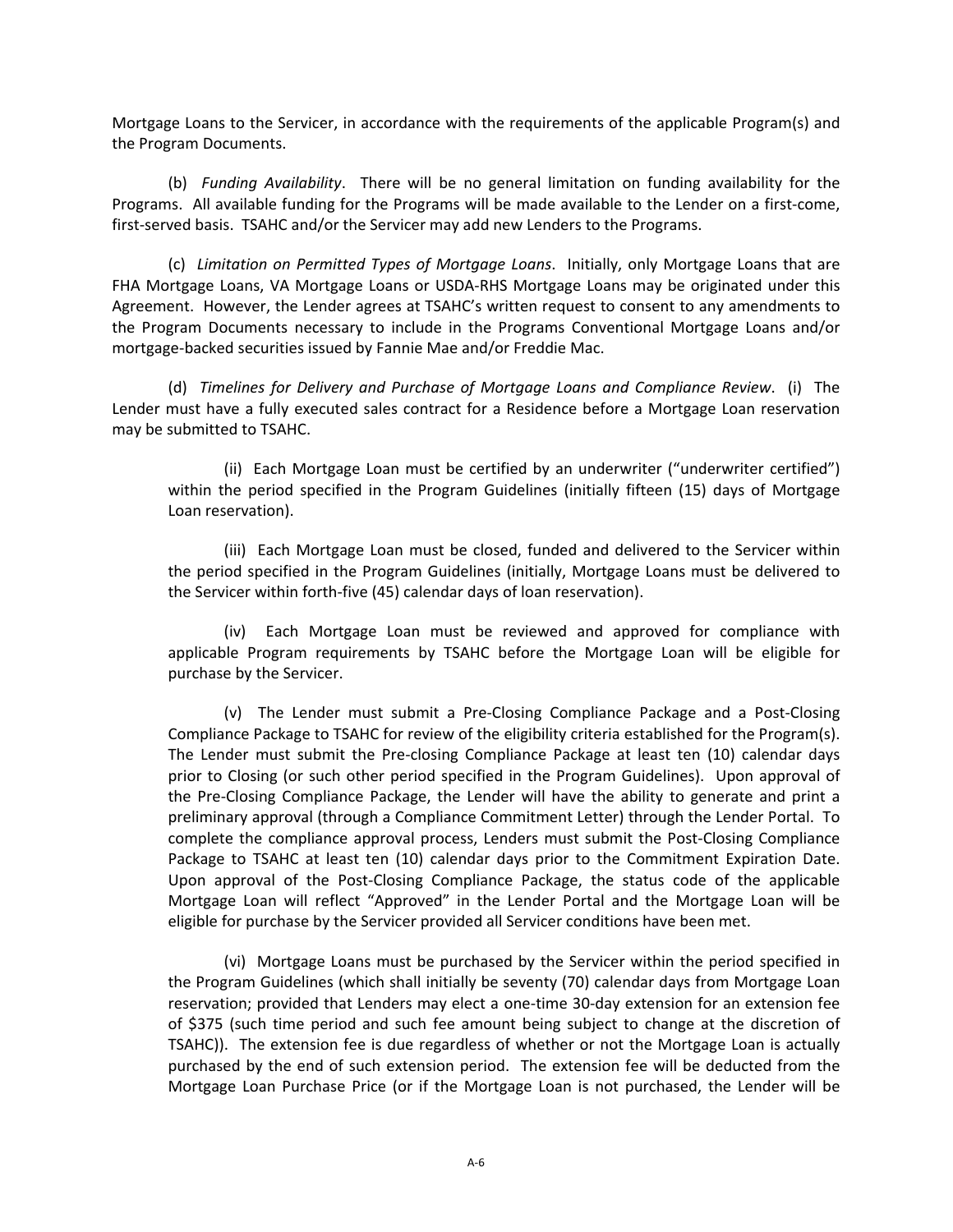billed for the extension fee by TSAHC). If the (extended) Mortgage Loan is not purchased within 100 calendar days from loan reservation, the Mortgage Loan will become ineligible for purchase.

(e) *Down Payment Assistance*. (i) TSAHC may, in its sole discretion, make funds available to provide Down Payment Assistance for each Mortgage Loan made under the Program. Such Down Payment Assistance will be in the amount specified in the Program Guidelines and will be a percentage of the initial principal amount of a Mortgage Loan. Such Down Payment Assistance shall be paid to the Mortgagor at Closing except as otherwise specified by TSAHC. Down Payment Assistance may be used only to pay all or a portion of the down payment and closing costs (as defined in Section 6(e)(ii) associated with each Mortgage Loan. TSAHC will remit funds for down payment and closing cost assistance directly to the applicable title company or escrow officer on the loan closing date according to the procedures outlined in the Program Guidelines.

(ii) Closing costs mean prepaid taxes and insurance premiums, origination and discount points, guaranty fees, credit report fees, survey fees, appraisal fees, inspection fees, title insurance premium, abstract and attorney's fees, escrow and courier fees, recording fees, and similar fees.

(iii) The Down Payment Assistance shall be paid to the Mortgagor (unless otherwise specified by TSAHC) and shall be applied only for the following purposes, and in the following order of priority: (i) to pay for any costs collected by the Lender under the preceding paragraph (ii) or under Section 7(c) and (ii) to pay for any portion of the Purchase Price or Appraised Value of the Residence due and payable at Closing which is not funded by the Mortgage Loan (i.e., any portion of the "down payment" for the Residence). Down Payment Assistance shall not be applied by the Mortgagor for any other purpose without the consent of TSAHC or the Servicer.

The Lender shall issue a Commitment to each Eligible Borrower for the related Mortgage Loan and sell such Mortgage Loan to the Servicer as soon as practicable after the related Closing. Each Commitment shall specify a Closing Date that is on or prior to the Commitment Expiration Date.

Applications for Mortgage Loans shall be accepted and processed on a first come, first served basis.

If, at any time subsequent to a reservation for a Mortgage Loan, it shall become apparent to the Lender that a Mortgage Loan will not proceed to Closing for any reason, including, but not limited to the fact that such Mortgage Loan will not meet the requirements of this Agreement or the applicable Program Guidelines, the Lender shall promptly cancel such Mortgage Loan through the Lender Portal. Once a Mortgage Loan is cancelled through the Lender Portal, the Lender will be unable to submit a new reservation for the related Borrower for a period of sixty (60) calendar days after such cancellation. Requests for a re-reservation of a Mortgage Loan within the sixty (60) day lockout period may be granted by TSAHC in its sole discretion if extenuating circumstances exist regarding the cancellation of the Mortgage Loan.

(f) *Homebuyer Education***.** To qualify for a Mortgage Loan under a Program, each Eligible Borrower must complete a homebuyer education course before the Closing. The homebuyer education requirement may be met by attending one‐on‐one counseling as provided through TSAHC's network of housing counseling agencies; online courses; HUD, Fannie Mae or Freddie Mac approved counseling programs; or such other counseling programs as shall be approved by TSAHC.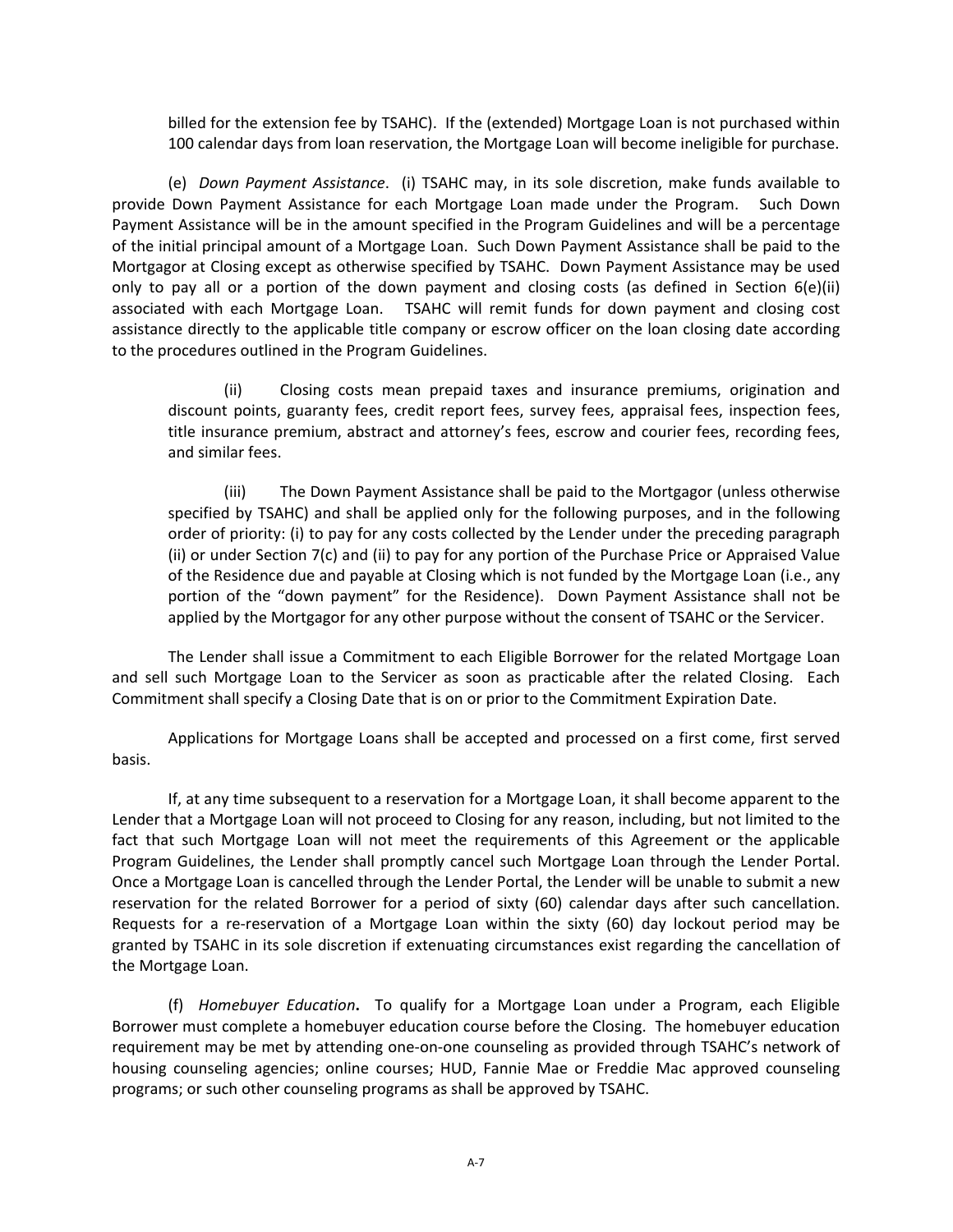*Section 7. Origination Procedures and Mortgage Loan Terms.* All Mortgage Loans originated by a Lender hereunder shall comply in all respects with all terms and provisions of this Agreement, including those set forth in this Section 7 and the Program Guidelines.

(a) *Origination Standards.* The Lender shall originate all Mortgage Loans in accordance with the loan origination, eligibility and credit underwriting standards of FHA, VA, USDA‐RHS and/or GNMA, as applicable. The Lender is permitted to accept cosignors and guarantors on behalf of Eligible Borrowers in accordance with this Agreement, *provided* that all the requirements of FHA, VA, USDA‐RHS and/or GNMA, as applicable, are met, and the applicable Program Guidelines are met.

(b) *Mortgage Loan Terms.* Each Mortgage Loan:

(i) shall be made to an Eligible Borrower to provide financing for a Principal Residence;

(ii) shall be evidenced by a Mortgage Note and secured by a Mortgage creating a first lien on such Residence, subject to Permitted Encumbrances;

shall bear interest at the applicable Mortgage Loan interest rate as specified on the TSAHC website and/or the Lender Portal;

(iv) shall provide for level monthly payments of principal and interest representing the amount necessary to fully amortize the Mortgage Loan over a thirty (30) year term;

(v) shall provide for payments to be due and payable on the first day of each month and for an initial principal payment not later than the first day of the second month following the Closing Date, and may include provision for a grace period not exceeding fifteen (15) days and late payment charges in amounts not in excess of the customary charges permitted by the FHA, VA, USDA‐RHS and/or GNMA, as applicable;

(vi) shall be in a principal amount not exceeding such amount as conforms to the eligibility and credit underwriting standards specified herein and the applicable limitations of FHA, VA, USDA‐RHS and/or GNMA, as applicable;

(vii) shall be the subject of FHA Insurance, VA Guaranty or USDA‐RHS Guaranty, as applicable, and shall conform in all respects to the eligibility and credit underwriting standards specified by FHA, VA, USDA‐RHS and/or GNMA, as applicable. The Program Affidavit shall be used in connection with the origination of the Mortgage Loans;

(viii) shall restrict the assumption thereof to Eligible Borrowers under terms and conditions meeting the assumption requirements of this Agreement;

(ix) shall be the subject of a Title Policy or a valid commitment for issuance of a Title Policy;

(x) shall be current in payments of principal, interest, taxes and insurance;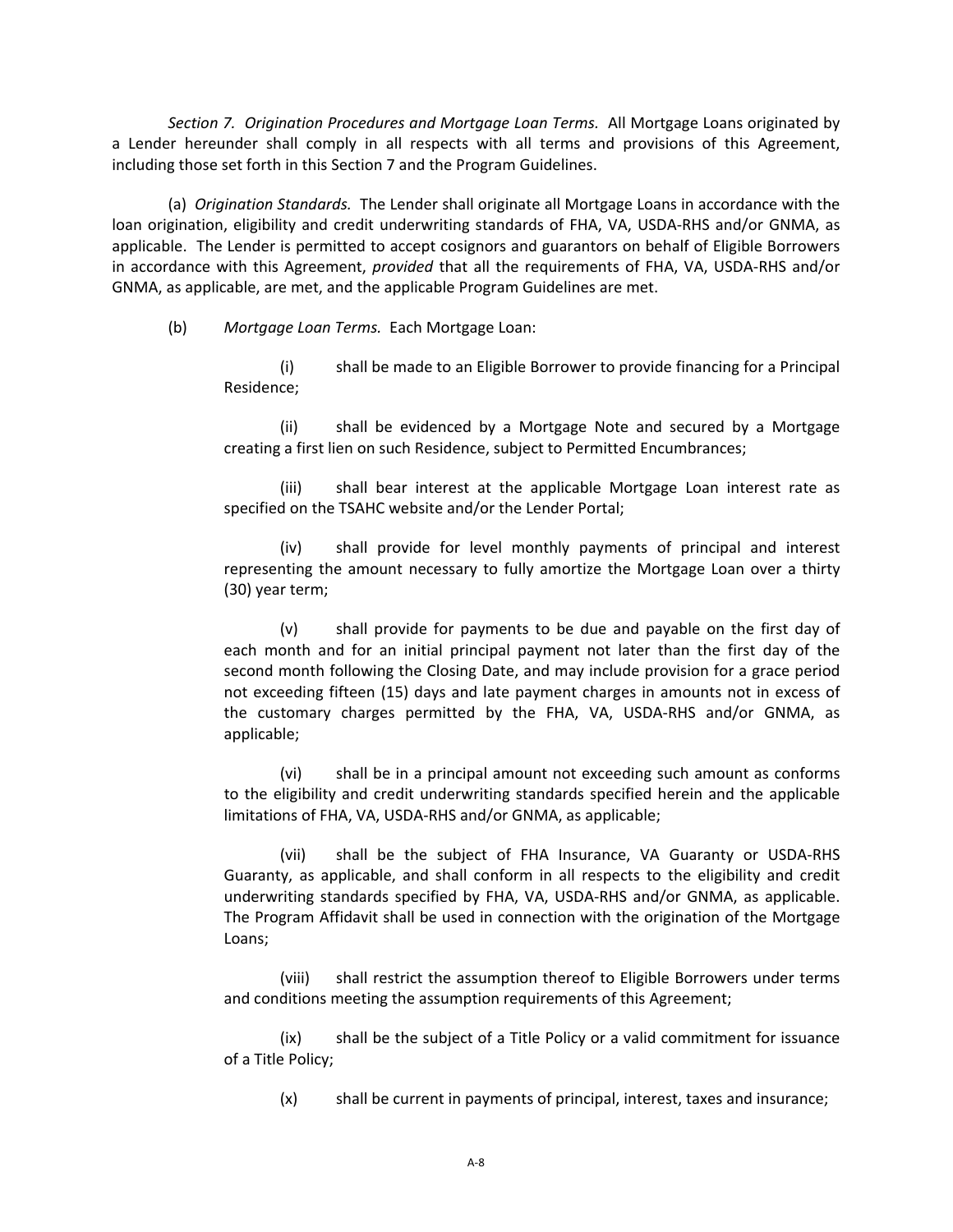(xi) shall relate to a Residence the Purchase Price of which is not in excess of the applicable Maximum Purchase Price;

(xiii) shall comply in all respects with this Agreement, the Program Guidelines, the Participating Lender Agreement, the GNMA Guide and FHA, VA or USDA‐RHS rules and regulations, each as applicable; and

(xiv) shall be eligible for pooling and securitizing into GNMA Certificates.

(c) *Fees and Charges.* Upon receipt of an application for a Mortgage Loan, a Lender may charge an application fee, appraisal fee, credit report fee, and similar fees, but only to the extent permitted by applicable laws and regulations. At the Closing, a Lender may collect from either the Eligible Borrower or Seller (i) the Origination Fee, (ii) the Discount Fee, *provided* that neither the Origination Fee nor the Discount Fee exceed the applicable FHA, VA, USDA‐RHS or GNMA limits; (iii) the Funding Fee, the Compliance Review Fee and the Tax Service Fee, and (iv) all other reasonable and customary charges paid or incurred by the Lender for hazard or mortgage insurance premiums, life of loan flood monitoring fee as specified in the Lender Guide, any FHA Insurance fee, VA Guaranty fee, USDA‐RHS Guaranty fee, survey, title insurance, appraisal fees, abstract and attorneys' fees, recording or registration charges, escrow fees, file preparation fees, credit reports, and similar charges, but only to the extent permitted by applicable laws and regulations. Any amounts collected by the Lender with respect to a Mortgage Loan prior to the Closing Date from either the Eligible Borrower or the Seller shall be credited to the proper party at the Closing. No other fees, charges, or remuneration of any kind may be received by or on behalf of any Lender from any person in connection with a Mortgage Loan under this Program other than a reimbursement by the Servicer of any Down Payment Assistance advanced to a Mortgagor by the Lender, which reimbursement is included in the Mortgage Loan Purchase Price.

(d) *Verification of Mortgage Eligibility Requirements.* In order to ensure that each Mortgage Loan is made to an Eligible Borrower to finance a Residence in accordance with the applicable Program rules, the Lender shall use good faith efforts and diligence in carrying out the following procedures with respect to each Mortgage Loan:

> (i) the Lender shall obtain a Program Affidavit duly executed by the Mortgagor and the Lender and shall review, verify and certify that the requirements of Sections 5 and 7(b) are satisfied;

> (ii) the Lender shall perform such additional investigation as may be appropriate under the circumstances (including, but not limited to, personal or telephone interviews with the Mortgagor and the Seller, examination of canceled checks or receipts evidencing payment of rent, review of employment and utility records, review of the purchase contract for the Residence to determine the Purchase Price, and review of title information to verify the absence of any existing permanent mortgage on the Residence executed by the Mortgagor) to verify that the applicable Maximum Purchase Price limit is satisfied as of the date of the execution of the Mortgage Loan;

> (iii) the Lender shall review the draft settlement statement to assure that all fees and charges and settlement and financing costs comply with the requirements of this Agreement;

(iv) the Lender shall prepare execute, and deliver the Program Affidavit; and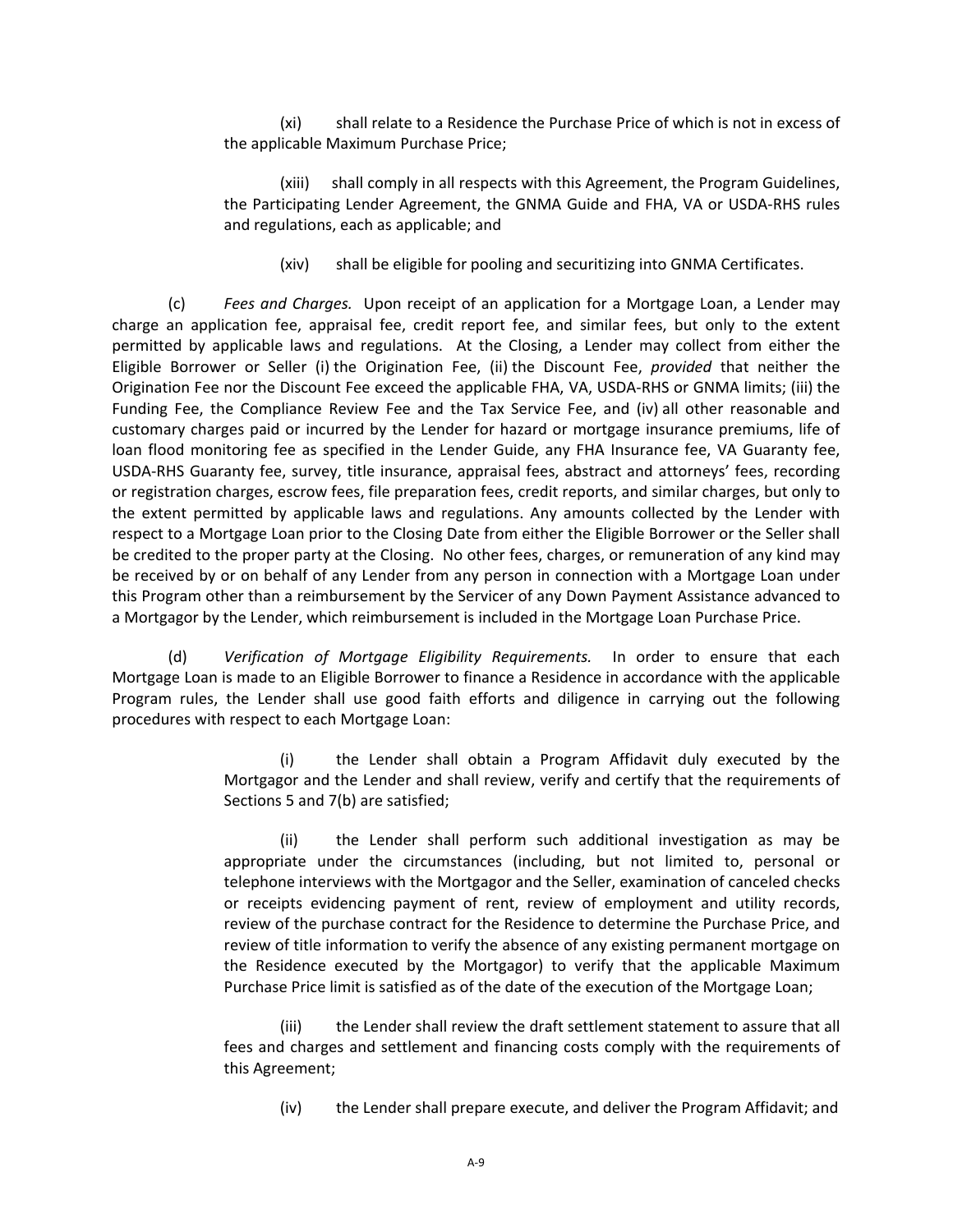(v) the Lender shall carry out such additional verification procedures as may be reasonably requested by TSAHC or the Servicer.

The obligations of the Lender pursuant to this paragraph 7(d) shall inure to the benefit of TSAHC and the Servicer.

(e) *Notice to TSAHC by Lender of Invalid Representation, Warranty or Covenant*. If, at any time, any representation, warranty or covenant of the Lender set forth in this Agreement or any other Program Document would not be true and correct in all respects if made by the Lender at such time (regardless of whether such representation or warranty is actually made, deemed to be made, or required to be made at such time), the Lender shall immediately notify TSAHC of such fact and provide a full and accurate explanation thereof.

*Section 8. Prohibition of Discrimination.* The Lender shall not arbitrarily reject an application for a Mortgage Loan because of the location and/or age of the property, or in the case of a proposed Mortgagor, arbitrarily vary the terms of a loan or the application procedures therefor or reject a Mortgage Loan applicant because of the race, color, religion, national origin, age, sex or marital status of such applicant. In accepting, evaluating, and acting upon such applications, the Lender shall comply, if applicable, with the Federal Fair Housing Act and with the Federal Equal Credit Opportunity Act and Regulation B promulgated thereunder. All applications for Mortgage Loans and evidence of actions taken with respect thereto shall be retained by the Lender until the Mortgage Loan is fully paid.

*Section 9. Mortgage Loan Submission and Purchase; Compliance Package Submission.* (a) The Servicer has no obligation to purchase a Mortgage Loan from the Lender unless the Mortgage Loan meets all the requirements set forth in the Program Documents. Each Mortgage Loan must be current as to payments of principal, interest, taxes and insurance at the time of purchase by the Servicer.

The Lender shall use the Lender Portal to register each Mortgage Loan. The Mortgage File shall be submitted in the order described in the applicable Mortgage File Checklist of the Lender Guide. The Lender hereby warrants that all copies submitted to the Servicer or TSAHC (if permitted) will be true and accurate copies of the respective original documents and instruments.

(b) Prior to the delivery of the Mortgage File to the Servicer in connection with the purchase of a Mortgage Loan, the Lender shall record or file for recording an Assignment of Mortgage Note and Mortgage for the related Mortgage Loan in all offices necessary to perfect the assignment of the Mortgage to the Servicer under the laws of the State. All notices to insurers or Mortgagors under any insurance policies maintained with respect to a Mortgage Loan for the assignment to the Servicer of the servicing of such Mortgage Loan shall be given by the Lender prior to purchase by the Servicer. Immediately upon Purchase, written notice shall be given by the Lender to the Mortgagor that servicing has been assigned to the Servicer and that future payments on the Mortgage Loan shall be made to the Servicer. The Lender shall also provide to the Servicer or TSAHC such other reports or information regarding the Mortgage Loan being sold by such Lender as may be reasonably requested by either of them.

(c) The Lender shall pay all costs of preparing and furnishing the Mortgage File to the Servicer and the Compliance Package to TSAHC and shall pay the Funding Fee, Tax Service Fee and the Compliance Review Fee, if any, to the Servicer. The Lender shall service each Mortgage Loan originated by it from the Closing Date to the Purchase Date for such Mortgage Loan, which servicing shall include processing, posting payments and paying taxes and insurance with respect thereto. The Lender shall be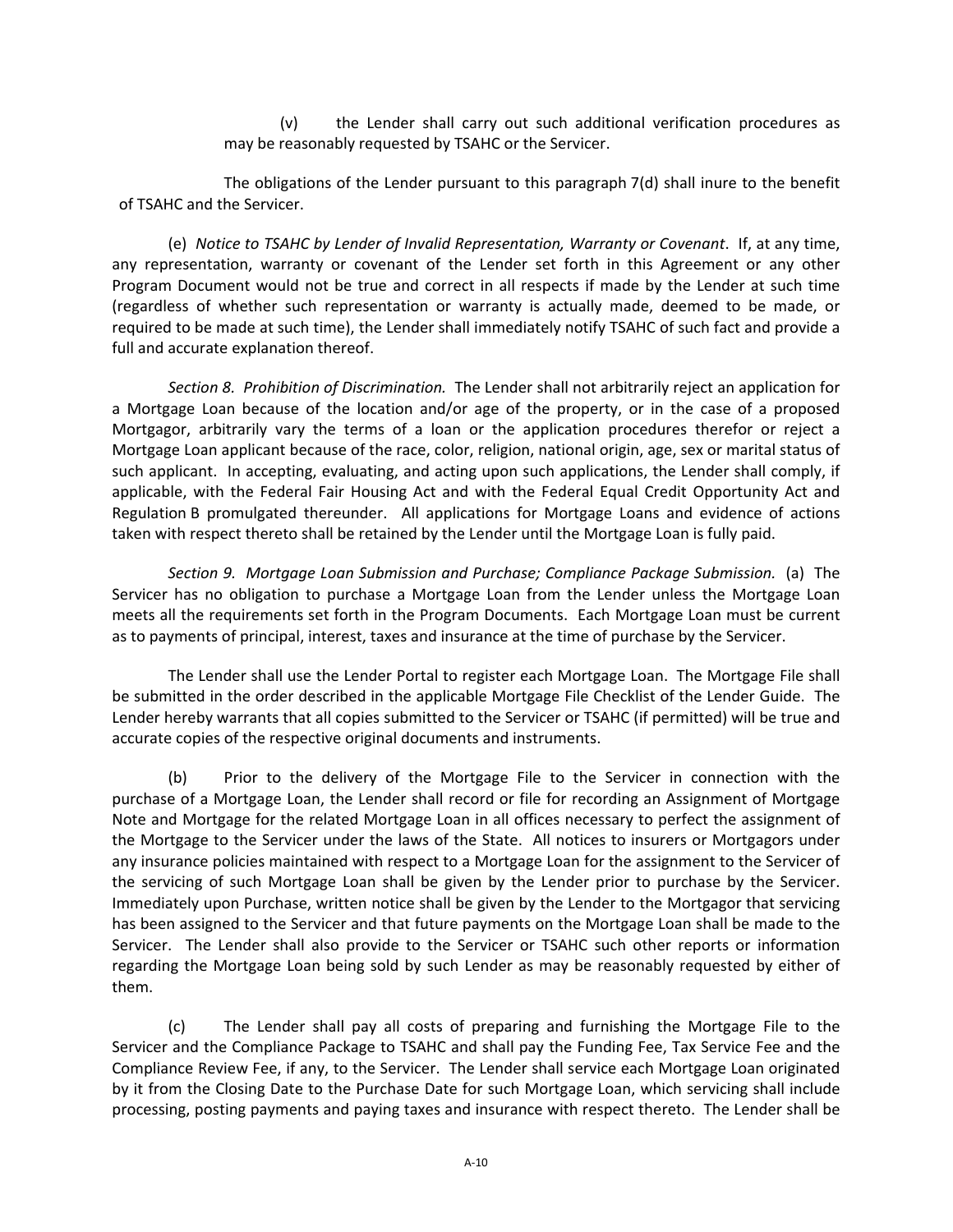obligated to pay any fees or penalties associated with late payment of taxes and/or insurance that were due with respect to a Mortgage Loan during the period prior to the Servicer's purchase thereof. The Mortgage File shall be reviewed by the Servicer pursuant to procedures established by the Servicer prior to the Purchase Date. A Lender must submit a Pre‐Closing Compliance Package to TSAHC for preliminary review at least ten (10) calendar days prior to the Closing Date (or such other time period set forth in the Program Guidelines). Preliminary review and approval shall not assure the subsequent purchase by the Servicer if factual changes occur with respect to the Mortgage File or the Program between the date of the preliminary approval and the Purchase Date. Any Mortgage Loan with respect to which the Compliance Package or the Mortgage File is deemed to be defective will be returned to the Lender by the Servicer. To be purchased, such defective Mortgage Loan must be resubmitted in accordance with the procedures of this Section; *provided, however,* that the Servicer in its discretion may hold such documents pending curative action. Any Mortgage File held by the Servicer for more than thirty (30) days without curative action having been taken by the Lender shall be returned to the Lender. Neither the examination nor the acceptance of a Mortgage File by the Servicer or the related Compliance Package by TSAHC, shall constitute a waiver of any warranty, representation or covenant by the Lender or the Mortgagor with respect to the related Mortgage Loan. Any review or approval by the Servicer or TSAHC of any Mortgage Loan, or the credit or tax compliance information in connection therewith, or the issuance by TSAHC of a Commitment Letter hereunder, shall not relieve the Lender of responsibility or liability for the performance or nonperformance of its obligations hereunder.

*Section 10. Defective Mortgage Loans and Repurchase of Mortgage Loans*. Each Lender agrees to repurchase any defective Mortgage Loan from the Servicer in accordance with the provisions of the Participating Lender Agreement and any other applicable Program Document.

*Section 11. Review of Lender's Performance*. TSAHC and the Servicer shall each have the right to review the performance of the Lender, and TSAHC's review may include the reports and recommendations of the Servicer and such other evidence as may be presented to TSAHC regarding the Lender, to determine if the Lender is performing in accordance with the standards required by this Agreement.

If TSAHC or the Servicer determines that the Lender is not performing in accordance with such standards, TSAHC or the Servicer shall notify the Lender of any such deficiency, and if such deficiency is sufficient to warrant termination of the Lender by TSAHC or the Servicer, then TSAHC or the Servicer, as applicable, shall notify the Lender that the services of the Lender are being terminated and the date on which such termination shall be effective. Any notice so provided to a Lender by TSAHC or the Servicer shall be provided at the same time to the Servicer or TSAHC, respectively.

*Section 12. Lender Not to Resign*. The Lender shall not have the right to resign from the obligations and duties imposed on it under the Program Documents. Except as permitted by Section 4(l), no Lender shall have the right or privilege to assign or transfer its rights and duties hereunder without the consent of TSAHC and the Servicer.

*Section 13. Involuntary Termination of Lender*. TSAHC may terminate this Agreement with respect to the Lender upon the happening of any one or more of the following events:

(a) Any representation, warranty or covenant of the Lender to TSAHC under this Agreement or to the Servicer under the Participating Lender Agreement shall be false in any material respect;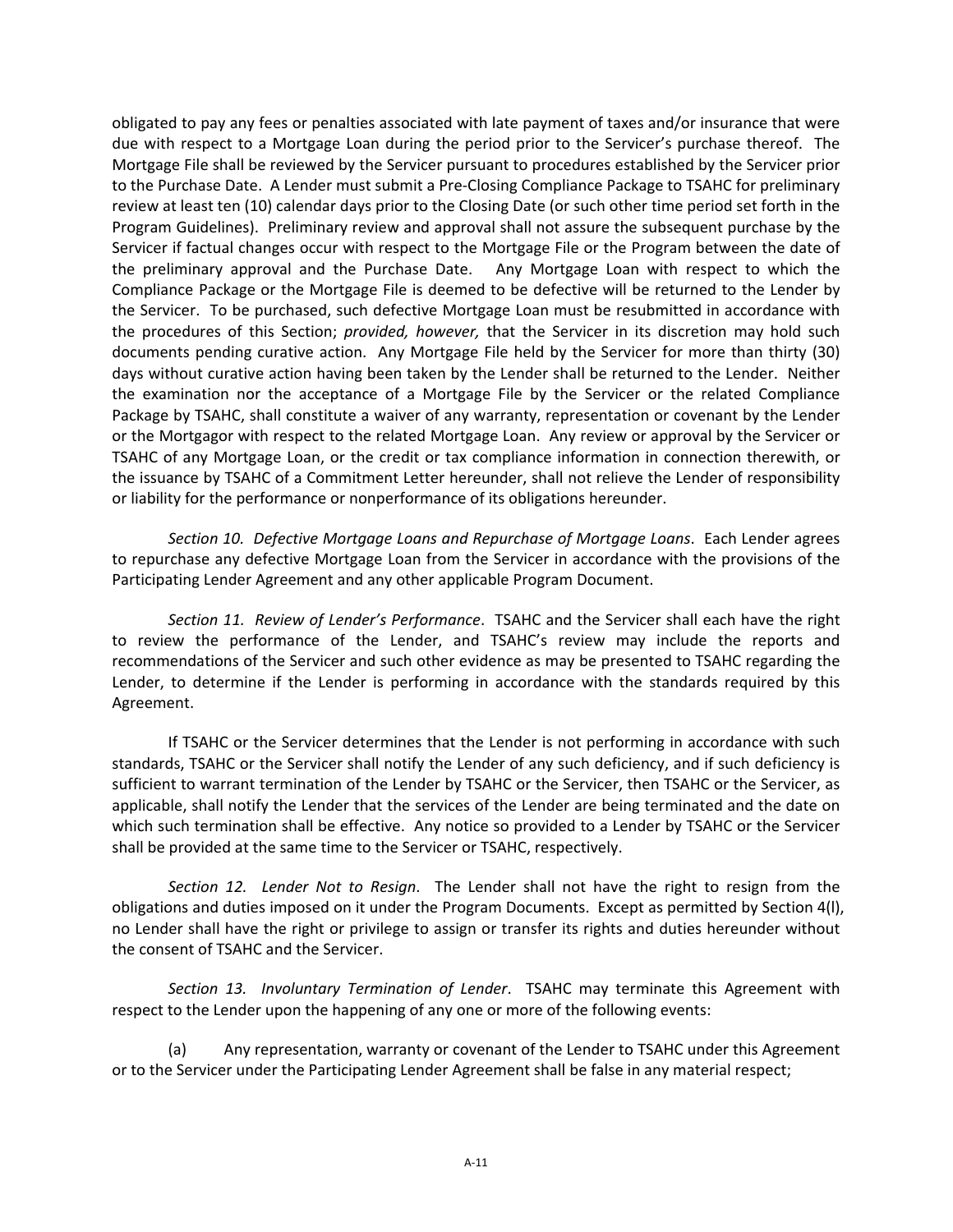(b) Failure of the Lender to comply in all respects with its obligations under this Agreement and/or the Participating Lender Agreement or any other Program Document;

(c) Failure of the Lender to duly observe or perform in any material respect any other covenant, condition, or agreement herein to be observed or performed by the Lender other than as referred to in Sections 13(a) or (b), for a period of thirty (30) days after a written notice to the Lender from either TSAHC, the Trustee, or the Servicer, specifying such failure and requesting that it be remedied; *provided, however,* that if the failure stated in such notice cannot be corrected within the applicable period, the person giving such notice shall consent to a reasonable extension of time if corrective action is instituted by the Lender within the applicable period and diligently pursued until fully corrected; *provided further,* that if the failure cannot be corrected within such period, the Lender may be terminated pursuant to this Section 13;

(d) Issuance or entry of a decree or order of a court, agency, or supervisory authority having jurisdiction in the premises appointing a conservator, receiver, or liquidator in any insolvency, readjustment of debt, marshaling of assets and liabilities, or similar proceeding affecting the Lender or substantially all of its properties, or for the winding-up or liquidation of its affairs, if such decree or order shall have remained in force undischarged or unstayed for a period of sixty (60) days;

(e) Consent by the Lender to the appointment of a conservator, receiver, or liquidator in any insolvency, readjustment of debt, marshaling of assets and liabilities, or similar proceeding affecting the Lender or substantially all of its properties;

(f) Admission in writing by the Lender of its inability to pay debts generally as they mature, or the filing of a petition to take advantage of any applicable bankruptcy or insolvency statute or Debtor Relief Laws, or the making of an assignment for the benefit of creditors;

(g) Failure by the Lender to repurchase a Non‐Qualifying Mortgage Loan purchased by the Servicer pursuant to the Participating Lender Agreement or any other Program Document or pursuant to any prior program agreement offered by TSAHC; or

If any of the events specified in (d), (e), or (f) shall occur, the Lender shall provide written notice of such occurrence to TSAHC immediately upon the happening of such event (and in no event more than two (2) Business Days after such event).

*Section 14. Lender's Excused Nonperformance*. Notwithstanding anything in this Agreement to the contrary, there shall be no termination of, and no liability under, this Agreement with respect to the Lender for its failure to duly observe or perform in any material respect any covenant, condition, or agreement to be observed or performed by the Lender, if such failure on the part of the Lender is directly caused by the failure of the Servicer, or TSAHC to duly observe or perform in any material respect any covenant, condition, or agreement to be observed or performed by the Servicer or TSAHC.

*Section 15. Access to Lender's Records*. TSAHC and its respective agents may from time to time request a Lender to allow the inspection of any of the Lender's books and records pertaining to the Program and the Lender shall allow such inspections and access to such books and records at reasonable times during the Lender's normal business hours and upon reasonable terms.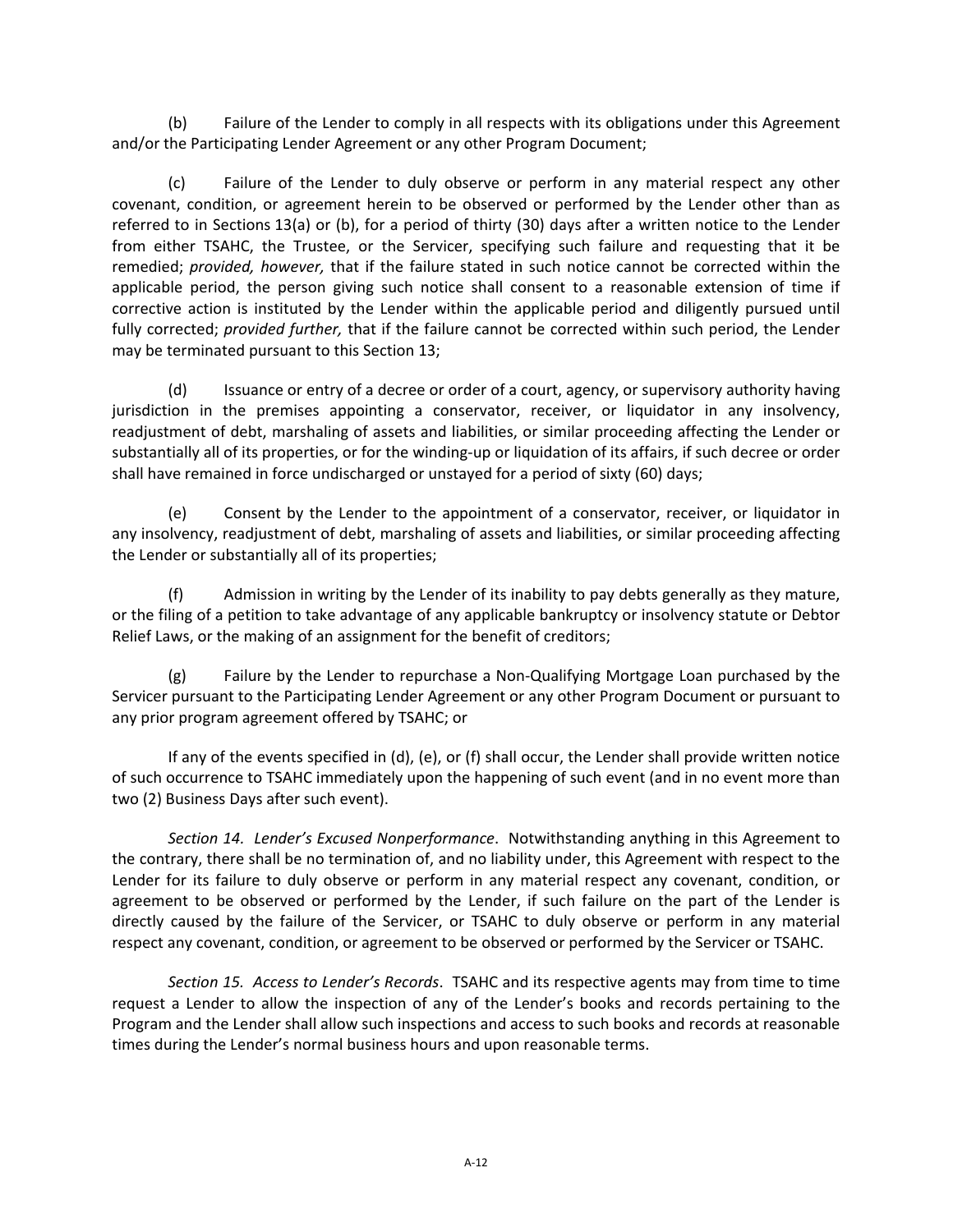*Section 16. Amendments and Revisions.* This Agreement is subject to amendment and revision with prior notice to the Lenders. No such amendment or revision shall adversely affect any Mortgage Loan for which a Commitment has been previously made.

*Section 17. Governing Law.* This Agreement shall be governed by and construed in accordance with the Laws of the State, without regard to conflict of law principles, and the obligations, rights, and remedies of the parties hereunder shall be determined in accordance with such Laws.

*Section 18. Notices.*  All notices, certificates, or other communications hereunder shall be deemed given when delivered or five (5) Business Days after mailing by certified or registered mail, postage prepaid, return receipt requested, addressed to the appropriate Notice Address. TSAHC or the Lender may, by notice given hereunder, designate any further or different address to which subsequent notices, certificates, and other communications shall be sent.

*Section 19. Severability*. If one or more provisions of this Agreement, or the applicability of any such provision or provisions under any set of circumstances, shall be determined to be invalid or ineffective for any reason, such determination shall not affect the validity and enforceability of the remaining provisions of this Agreement or the applicability of the provisions found to be invalid or ineffective for a specific set of circumstances to other circumstances.

*Section 20. Further Assurances and Corrective Instruments*. The Lender agrees that it will, from time to time, execute, acknowledge, and deliver, or cause to be executed, acknowledged, and delivered, such supplements hereto and such further instruments as may reasonably be required or appropriate to further express the intention, or to facilitate the performance, of this Agreement.

*Section 21. Term of Agreement*. This Agreement shall continue in full force and effect until TSAHC provides written notice to the Lender that the Programs are terminated. At such time the Lenders shall cease originating Mortgage Loans, but this Agreement shall remain in effect for Mortgage Loans for which reservations have been made.

*Section 22. No Rights Conferred on Others*. Nothing in this Agreement shall confer any right upon any persons other than TSAHC and the Lender.

*Section 23. Limitation on Liability of Parties*. Each party to this Agreement shall be liable under this Agreement only to the extent that obligations are explicitly imposed upon and undertaken by the party against whom enforcement is sought. TSAHC shall not be held liable for any expenses incurred by the Lender under the Program. TSAHC shall not be liable to the Lender, or any other person, for the taking of any action, or for refraining to take any action, in good faith pursuant to this Agreement, or for errors in judgment. In addition, in the event any party to this Agreement is entitled to indemnification hereunder, the officers, directors, employees, and agents of such party shall also be entitled to indemnification hereunder to the same extent and under the same circumstances as such party.

*Section 24. Limitation on Liability of Directors, Officers, Employees, and Agents of a Party*. No director, officer, employee, agent or governmental official of any party to this Agreement shall be individually liable to any other party for the taking of any action, or for refraining to take any action, pursuant to this Agreement, or for errors in judgment.

*Section 25. Survival of Obligations and Covenants*. Notwithstanding anything to the contrary herein, the expiration of this Agreement or the termination or resignation of any Lender under this